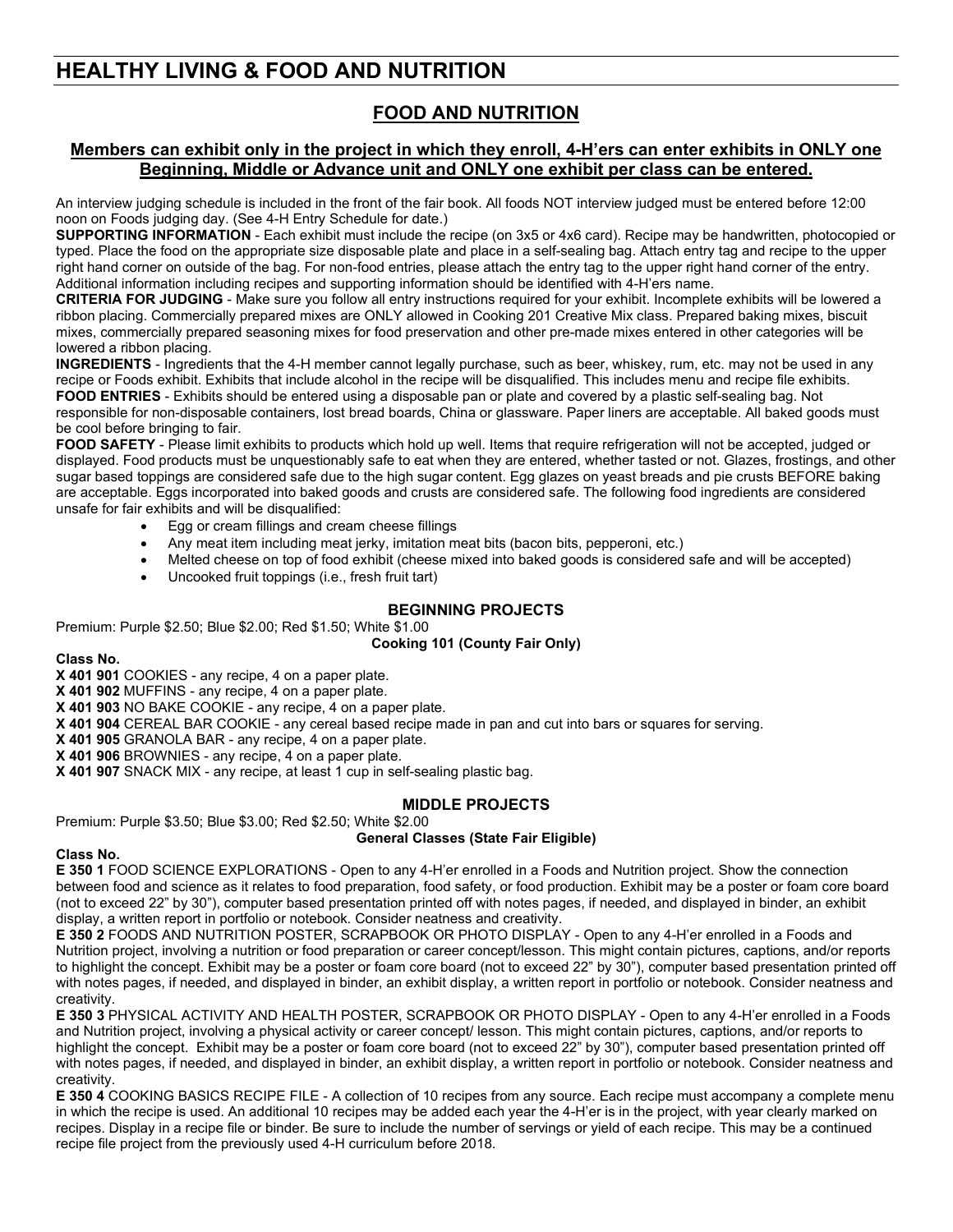## **Cooking 201 (State Fair Eligible)**

### **Class No.**

**E 410 1** LOAF QUICK BREAD - Any recipe, at least 3/4 of a standard loaf displayed on a paper plate. Quick bread is any bread that does not require kneading or rising time and does NOT include yeast. A standard quick bread loaf measures 9" x 5" or approximately 8 1/2" x 4 1/2". If mini-loaf pans are used for exhibit, two loaves must be presented for judging.

**E 410 2** CREATIVE MIXES - Any recipe, at least 3/4 of baked product or 4 muffins or cookies on a paper plate. May be baked in a disposable pan. Baked item made from a mix (commercial or homemade mixes) are acceptable. Food product must have been modified to make a new or different baked item. Examples include poppy seed quick bread from a cake mix, cake mix cookies, sweet rolls made from readymade baked dough, monkey bread from biscuit dough, streusel coffee cake from a cake mix, etc. Write what you learned about making this product using a mix instead of a homemade recipe or recipe "from scratch". Does it make it better or easier to use a convenience product or mix? Why or why not?

**E 410 3** BISCUITS OR SCONES - Four biscuits or scones on a small paper plate. This may be any type of biscuit or scone; rolled, dropped. Any recipe may be used, but it must be a non-yeast product baked from scratch.

**E 410 4** HEALTHY BAKED PRODUCT - Any recipe, at least 3/4 of baked product or 4 muffins or cookies on a paper plate, may be a disposable pan. Baked good must be made with less sugar, fat or salt, modified to use a sugar or fat substitute; changed to include a whole grain; or be altered for specific allergies/food intolerances. Include original recipe and altered recipe. Write what you learned about products made from an altered recipe in supporting information.

**E 410 5** COFFEE CAKE - Any recipe or shape, non-yeast product, at least 3/4 of baked product. May be baked in a disposable pan. Include a menu for a complete meal where this recipe is served, following meal planning guidelines suggested in Cooking 201.

**E 410 6** BAKING WITH WHOLE GRAINS - Any recipe, at least 3/4 of baked product or 4 muffins or cookies on a paper plate. May be baked in a disposable pan. Recipe must contain whole grains as part of the ingredients. (Ex. whole wheat applesauce bread, peanut butter oatmeal cookies, etc.)

**E 410 7** NON-TRADITIONAL BAKED PRODUCT - Exhibit must include a food product prepared using a non-traditional method (i.e. bread machine, cake baked in convection oven, baked item made in microwave, etc.). Entry must be at least 3/4 baked product, 4 muffins/cookies on a paper plate. Entry must include supporting information that discusses alternative preparation method and how it compares with traditional method.

## **Cooking 301 (State Fair Eligible)**

Any bread item prepared or baked using a bread machine should be entered under the Cooking 201, Non-Traditional Baked Product. All exhibits made in the Cooking 301 or Cooking 401 projects must have been prepared without the assistance of a bread machine for mixing, raising, or baking of the food item.

### **Class No.**

**E 411 1** WHITE BREAD - Any yeast recipe, at least 3/4 of a standard loaf displayed on a paper plate.

**E 411 2** WHOLE WHEAT OR MIXED GRAIN BREAD - Any yeast recipe, at least 3/4 of a standard loaf displayed on a paper plate. **E 411 3** SPECIALTY ROLLS - Any yeast recipe, 4 rolls on a paper plate. May be sweet rolls, English Muffins, kolaches, bagels, or any other similar recipe that makes individual portions.

**E411 4** DINNER ROLLS - Any yeast recipe, 4 rolls on a paper plate. May be cloverleaf, crescent, knot, bun, bread sticks, or any other type of dinner roll.

**E 411 5** SPECIALTY BREAD - Any yeast recipe includes tea rings, braids, or any other full sized specialty bread products. Must exhibit at least 3/4 of a full sized baked product. May be baked in a disposable pan.

**E 411 6** SHORTENED CAKE - At least 3/4 of the cake (not from a cake mix). Shortened cakes use fat for flavor and texture and recipes usually begin by beating fat with sugar by creaming and include leavening agents in the recipe. Cake may be frosted with a non-perishable frosting (no cream cheese or egg white based frostings allowed).

# **ADVANCED PROJECTS**

Premium: Purple \$4.00; Blue \$3.50; Red \$3.00; White \$2.50

# **Cooking 401 (State Fair Eligible)**

Any bread item prepared or baked using a bread machine should be entered under Cooking 201. All exhibits made in Cooking 301 or Cooking 401, projects must have been prepared without the assistance of a bread machine for mixing, raising, or baking of the food item.

### **Class No.**

**E 412 1** DOUBLE CRUST FRUIT PIE - Made with homemade fruit filling. No egg pastries or cream filling. No canned fillings or premade pie crusts. May be a double crust, crumb, or lattice topping. Using an 8" or 9" inch disposable pie pan is recommended. **E 412 2** FAMILY FOOD TRADITIONS - Any recipe, at least 3/4 of baked product or 4 muffins or cookies on a paper plate. May be baked in a disposable pan. Any baked item associated with family tradition and heritage. Entry must include (A) recipe, (B) tradition or heritage associated with preparing, serving the food, (C) where or who the traditional recipe came from.

**E 412 3** ETHNIC FOOD EXHIBIT - Any recipe, at least 3/4 of baked product or 4 muffins or cookies on a paper plate. May be baked in a disposable pan. The name of the country, culture or region should be included as part of the supporting information with the recipe, as well as some background information about the country or culture the food item is representing.

**E 412 4** CANDY - Any recipe, 4 pieces of candy on a paper plate or 1/2 cup. No items containing cream cheese will be accepted (Example: cream cheese mints). Candy may be cooked or no cook; dipped, molded, made in the microwave or other methods of candy preparation. Recipe must be included.

**E 412 5** FOAM CAKE - Original recipe (no mixes) of at least 3/4 of the cake. Foam cakes are cakes that have a high ratio of eggs to flour and fall into three categories: angel food cakes or meringues; sponge or jelly roll cakes; and chiffon cakes. Cake may be frosted with a non-perishable frosting (no cream cheese or egg white based frostings allowed).

**E 412 6** SPECIALTY PASTRY - Any recipe, at least  $\frac{3}{4}$  baked product or 4 muffins or cookies on a paper plate. May be baked in a disposable pan. Baked items such as pie tarts, puff pastry, phyllo doughs, biscotti, choux, croissants, Danish, strudels. Phyllo dough may be pre-made or from scratch. Pastries made with cream or egg based fillings will be disqualified.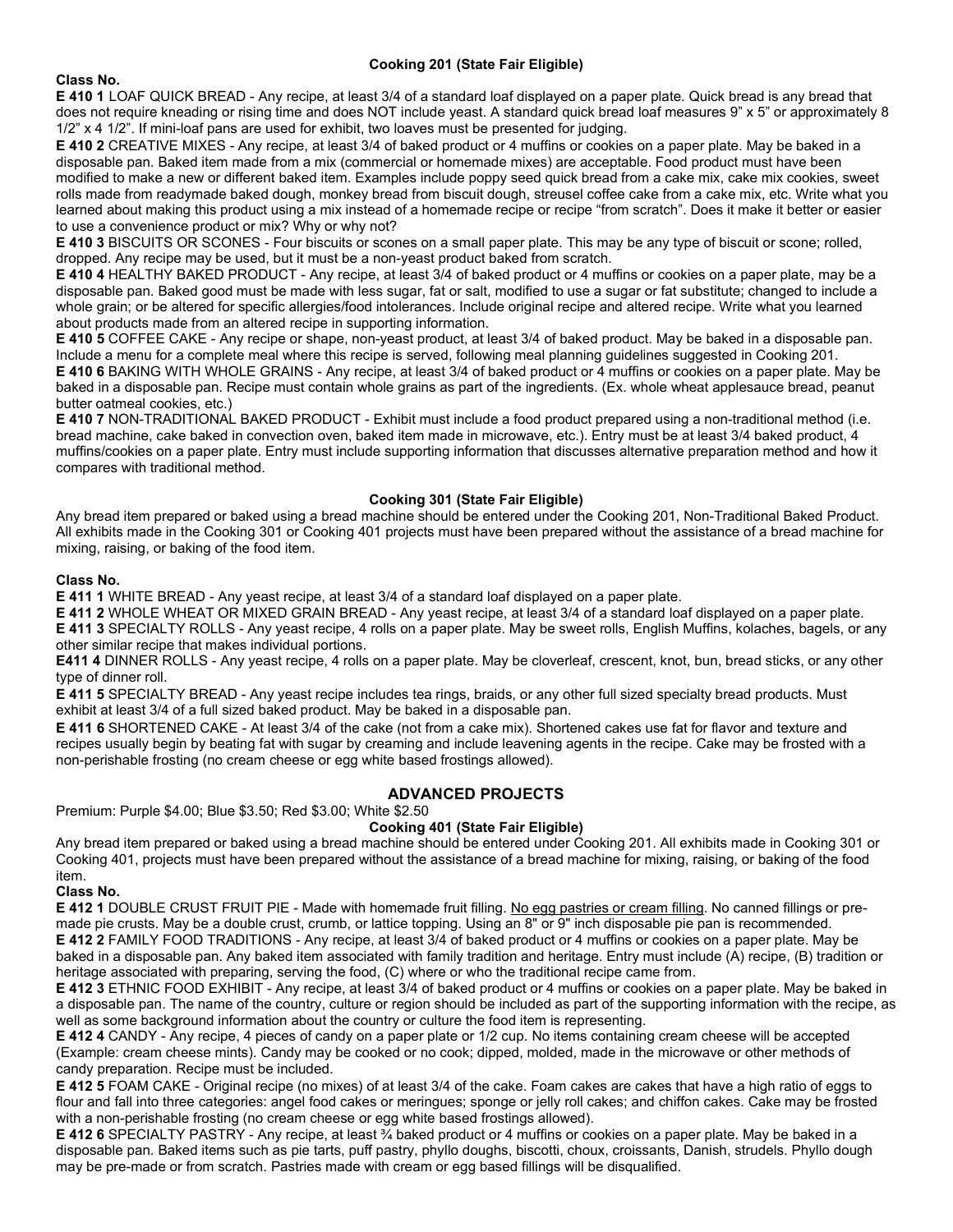# **FOOD PRESERVATION**

An interview judging schedule is included in the front of the fair book. All foods NOT interview judged must be entered before 10:00 a.m. on Food judging day. (See 4-H Entry Schedule for date.) State Fair Eligible. **Each exhibitor can only exhibit one item per class. Processing Methods:** Current USDA processing methods and altitude adjustments must be followed for all food preservation. Jam, preserves and marmalades, fruit, tomatoes and pickled products must be processed in a boiling water bath. Tomatoes may be processed in a pressure canner. All non-acid vegetables and meats must be processed in a pressure canner. Improperly canned or potentially hazardous food items will be disqualified. Spoiled or unsealed container disqualifies entry.

**Jars:** Do not need to be the same brand. Half pint jars may be used for jellies and preserves. The jars are not to be decorated by the exhibitor in any way. Canning jars must be used - others will be disqualified. No one-fourth pint jars allowed. Leave jar rings on for fair display, it helps protect the seal. No zinc lids.

**Current Project:** All canning must be the result of this year's 4-H project since September 1 of the previous calendar year.

**Criteria for Judging:** Exhibits will be judged according to score sheets available at your local Extension office or at

[https://go.unl.edu/ne4hfood-nutrition.](https://go.unl.edu/ne4hfood-nutrition) Incomplete exhibits will be lowered a ribbon class. Canned food items not processed according to altitude in the county will be lowered one class ribbon. Check with your local extension office

or <https://food.unl.edu/canning#elevation> for your county's altitude and how that affects food processing times and pounds of pressure. **Labeling:** Jars should be labeled with the name of the food item, name of the 4-H'er, county, and date of processing on the bottom of each jar. Each bag containing dried foods should also be labeled with the name of the food item, the name of the 4-H'er, county and drying date. Multiple dried food exhibits should be secured by a rubber band or "twisty" to keep exhibit containing the 3 self-sealing bags together.

**Recipe:** Recipe must be included, and may be handwritten, photocopied or typed. Commercially prepared seasoning mixes are not allowed. Current USDA guidelines for food preservation methods MUST be followed. Suggested sources of recipes include:

- 4-H Food Preservation Manuals (Freezing, Drying, Boiling Water Bath Canning, Pressure Canning)
- USDA Complete Guide to Home Canning, 2015 revision[: https://nchfp.uga.edu/publications\\_usda.html](https://nchfp.uga.edu/publications_usda.html)
- Nebraska Extension's Food Website: <https://food.unl.edu/food-safety> or Extension publications from other states
- Ball Blue Book (published after 2009) or online: <https://www.freshpreserving.com/recipes?fdid=recipes>

**Food Preservation Card:** All exhibits must include the 4-H Food Preservation Card (find printable form on Platte County 4-H website) attached to the project as the required supporting information or include following information with exhibit:

- Name of product
- Date preserved
- Method of preservation (pressure canner or water bath canner)
- Type of pack (raw pack or hot pack)
- Altitude (and altitude adjustment, if needed)
- Processing time
- Number of pounds of pressure (if pressure canner used)
- Drying method and drying time (for dried food exhibits).
- Recipe and source of recipe (if a publication, include name and date).

Premium: Purple \$3.50; Blue \$3.00; Red \$2.50; White \$2.00

#### **Unit 1 Freezing Project Manual (State Fair Eligible)**

# **Class No.**

**E 406 1** BAKED ITEM MADE WITH FROZEN PRODUCE - Any recipe, at least ¾ of baked product or 4 muffins or cookies on a paper plate or in a disposable pan. Recipe MUST include a food item preserved by the freezing method done by the 4-H'er. (Ex. peach pie, blueberry muffins, zucchini bread, etc.) Supporting information must include both the recipe for the produce that was frozen as part of this project AND the baked food item.

# **Unit 2**

# **Drying Project Manual (State Fair Eligible)**

**E 407 1** DRIED FRUIT - Exhibit 3 different examples of 3 different dried fruits. Place each dried fruit food (6-10 pieces of fruit, minimum 1/4 cup) in separate self-sealing bags. Use a rubber band or "twisty" to keep exhibit together. See above for special labeling **instructions** 

**E 407 2** FRUIT LEATHER - Exhibit 3 different examples of 3 different fruit leathers. Place a 3-4" sample of each fruit together in separate self-sealing bags. Use a rubber band or "twisty" to keep exhibit together. See above for special labeling instructions. **E 407 3** VEGETABLE LEATHER - Exhibit 3 different examples of 3 different vegetable or vegetable/fruit leather combo. Place a 3-4" sample of each leather together in separate self-sealing bags. Use a rubber band or "twisty" to keep exhibit together. See above for special labeling instructions.

**E 407 4** DRIED VEGETABLES - Exhibit 3 different samples of 3 different dried vegetables. Place each food (1/4 cup of each vegetable) in a separate self-sealing bag. Use a rubber band or "twisty" to keep exhibit together. See above for special labeling instructions. **E 407 5** DRIED HERBS - Exhibit 3 different samples of 3 different dried herbs. Place each food (1/4 cup of each herb) in a separate self-sealing bag. Use a rubber band or "twisty" to keep exhibit together. See above for special labeling instructions.

**E 407 6** BAKED ITEM MADE WITH DRIED PRODUCE/HERBS - Any recipe, at least ¾ of baked product or 4 muffins or cookies on a paper plate. May be baked in a disposable pan. Recipe MUST include a dried produce/herb item made by the 4-H'er. (Ex. granola bar made with dried fruits, dried cranberry cookies, Italian herb bread, lemon thyme cookies). Supporting information must include both the recipe for the dried produce/herb AND the baked food item.

### **Unit 3**

# **Boiling Water Canning Project Manual (State Fair Eligible)**

**E 408 1** 1 JAR FRUIT EXHIBIT - Exhibit one jar of a canned fruit. Entry must be processed in the boiling water bath according to current USDA recommendations. See above for special labeling instructions.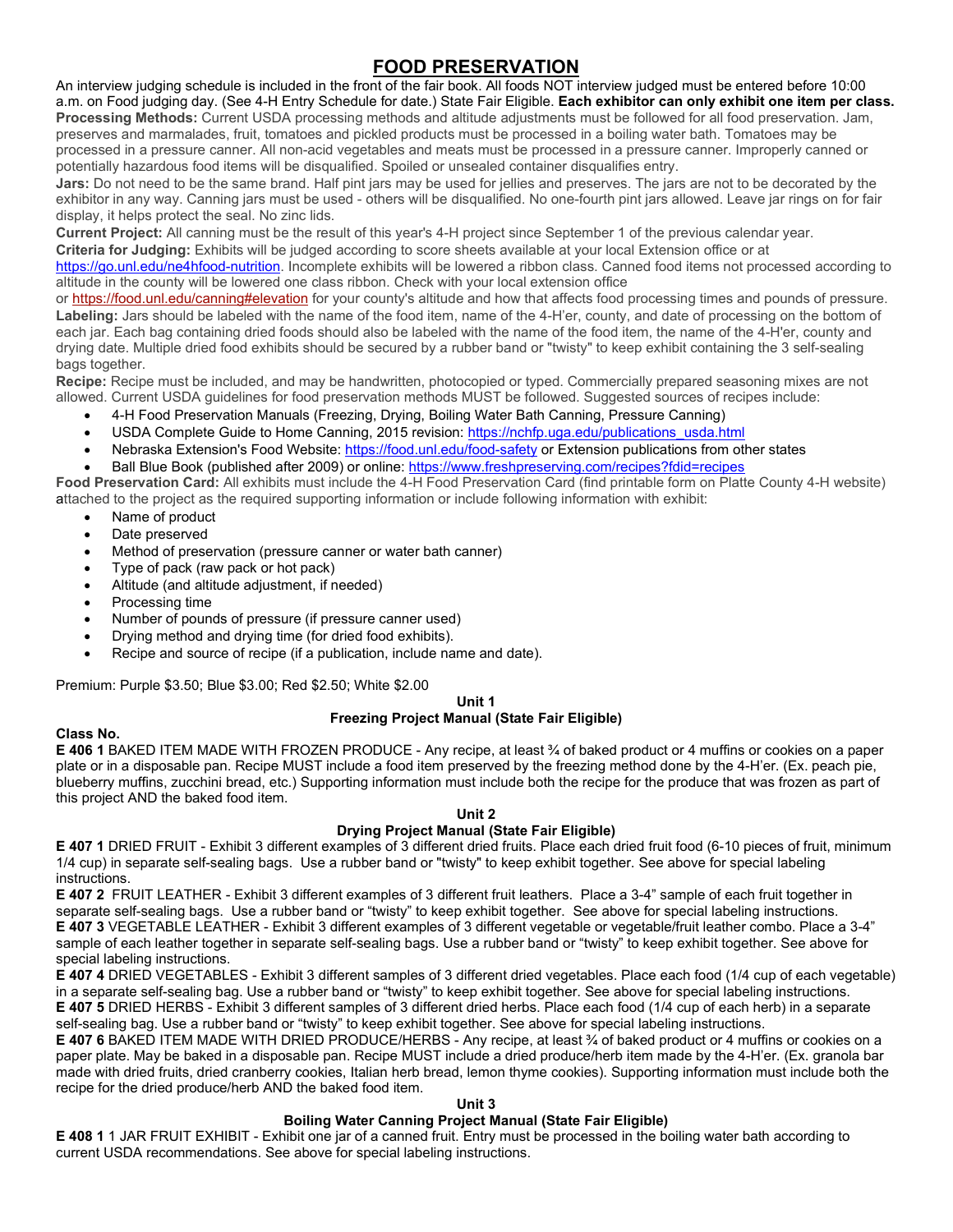**E 408 2** 3 JAR FRUIT EXHIBIT - Exhibit 3 jars of different canned fruits. May be three different techniques for same type of product, ex. Applesauce, canned apples, apple pie filling, etc. Entry must be processed in the boiling water bath according to current USDA recommendations. See above for special labeling instructions.

**E 408 3** 1 JAR TOMATO EXHIBIT - Exhibit one jar of a canned tomato product. Entry must be processed in the boiling water bath according to current USDA recommendations. See above for special labeling instructions.

**E 408 4** 3 JAR TOMATO EXHIBIT - Exhibit 3 jars of different canned tomato products (salsa, sauces without meats, juice, stewed, etc.) Entry must be processed in the boiling water bath according to current USDA recommendations. See above for special labeling instructions.

**E 408 5** 1 JAR PICKLED EXHIBIT - Exhibit one jar of a pickled and/or fermented product. Entry must be processed in the boiling water bath according to current USDA recommendations. See above for special labeling instructions.

**E 408 6** 3 JAR PICKLED EXHIBIT - Exhibit 3 jars of different kinds of canned pickled and/or fermented products. Entry must be processed in the boiling water bath according to current USDA recommendations. See above for special labeling instructions. **E 408 7** 1 JAR JELLED EXHIBIT - Exhibit one jar of a jam, jelly, fruit butter or marmalade. Entry must be processed in the boiling water bath according to current USDA recommendations. See above for special labeling instructions.

**E 408 8** 3 JAR JELLED EXHIBIT - Exhibit 3 different kinds of jelled products. Entry may be made up of either pints or half pints (but all jars must be the same size). Entry must be processed in the boiling water bath according to current USDA recommendations. See above for special labeling instructions.

### **Unit 4**

# **Pressure Canning Project Manual (State Fair Eligible)**

**E 414 1** 1 JAR VEGETABLE OR MEAT EXHIBIT - Exhibit one jar of a canned vegetable or meat. Include only vegetables or meats canned in a pressure canner according to current USDA recommendations. See above for special labeling instructions.

**E 414 2** 3 JAR VEGETABLE EXHIBIT - Exhibit 3 jars of different kinds of canned vegetables. Include only vegetables canned in a pressure canner according to current USDA recommendations. See above for special labeling instructions.

**E 414 3** 3 JAR MEAT EXHIBIT - Exhibit 3 jars of different kinds of canned meats. Include only meats canned in a pressure canner according to current USDA recommendations. See above for special labeling instructions.

**E 414 4** QUICK DINNER - Exhibit a minimum of 3 jars to maximum of 5 jars (all the same size) plus menu. Meal should include 3 canned foods that can be prepared within an hour. List complete menu on a 3"x5" file card and attach to one of the jars. Entry must be processed according to current USDA recommendations.

**E 414 5** 1 JAR TOMATO EXHIBIT - Exhibit one jar of a canned tomato product. Entry must be processed in a pressure canner according to current USDA recommendations. See above for special labeling instructions.

**E 414 6** 3 JAR TOMATO EXHIBIT - Exhibit 3 jars of different canned tomato products (salsa, sauces without meats, juice, stewed, etc.) Entry must be processed in a pressure canner according to current USDA recommendations. See above for special labeling instructions.

# **FAVORITE FOODS REVUE**

**NEW: Favorite Foods Revue judging has moved to Wednesday!** Any 4-H'er enrolled in a foods project may participate. Tables set up that were not registered will be dropped one ribbon. Set-up time, appointment time and locations to set up will be emailed to each participant. 4-H'er provides own sturdy standard size square card table, dishes, silverware and table linens for one person, plus centerpiece. It needs to be appropriate for a food project in which they are enrolled**. NEW: All edible items must be made specifically for this exhibit. Food item may not come from another food exhibit. (Example: Decorated cookie cannot come**  from any Decorated Foods entry.) Interview judging will follow according to time appointment 4-H'er receives via email. Exhibits will be judged on three parts: the food prepared, the table setting and the menu selected. Crystal, china and silver may be removed following ribbon placing. All other exhibits remain until release time; otherwise premium is forfeited.

# **Table Setting**

4-H'er plans a menu appropriate for their 4-H food project, printing or typing it on **one side of a 4" x 6" recipe card**. They prepare one of the menu foods that is appropriate to the level of foods projects they are enrolled in and one that can be kept at room temperature. **Recipe can be printed or typed on other side of the menu card or on an additional 4" x 6" recipe card.** A table is set for one with recipe, food and menu included at the setting. NOTE: Judges will select winners from county contest to advance to the 4-H Culinary Challenge Contest at State Fair.

Premium \$4.50: Blue \$3.50; Red \$2.50; White \$1.50

**Class No.**

**X 408 1** Junior Division - Age 9 and younger as of January 1. County Fair Only

**X 408 2** Intermediate Division **-** Age 10-13 as of January 1. State Fair Eligible

**X 408 3** Senior Division - Age 14 and over as of January 1. State Fair Eligible

# **DECORATED FOODS**

For check-in and judging times see 4-H Entry Schedule. Late entries will be dropped a ribbon placing. **Exhibitors can only exhibit in a single division. NEW: Exhibits are to be homemade and will be taste tested by judge.** Label your entry by placing your name, address and club name on the bottom of your board. All exhibits should be entered on a double or triple thickness corrugated cardboard covered with foil, parchment paper, or freezer paper (wax side up). Cardboard should be at least 2" bigger than the project (Use frosting to anchor cookies to cardboard). Please use boards that do not need to be returned. **Cake entries require an actual cake. Styrofoam cake forms will not be accepted.** All Decorated Food exhibits are County Fair Only.

# **4-H CAKE DECORATING – UNITS 1-4**

**Junior Division (age 12 and younger as of January 1)**

Premium: Purple \$2.50; Blue \$2.00; Red \$1.50; White \$1.00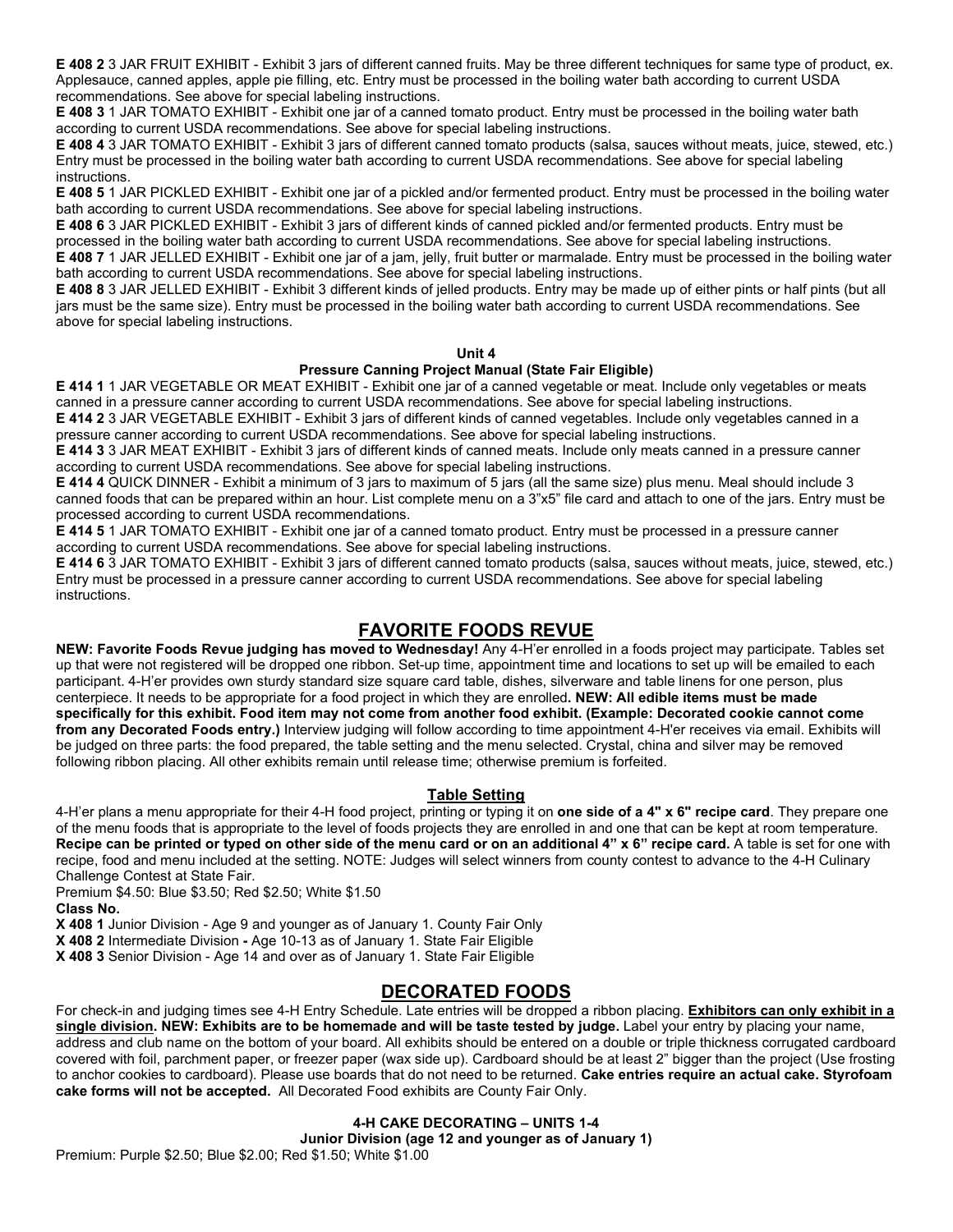Creative use of Candy Projects. No icing tips/tubes needed. Must use homemade buttercream frosting or a homemade icing suitable to the project. All decorations must be edible. **NEW: Attach frosting/icing recipe.**

# **Class No.**

**X 460 1** Four decorated sugar cookies using any decorating techniques. The four cookies should be identical. Edible foods, fruit or candy may be used to decorate.

**X 460 2** Four decorated cupcakes using any decorating techniques. The four cupcakes should be identical. Edible foods, fruit or candy may be used to decorate.

**X 460 3** Decorated one layer cake frosted in butter cream. Edible foods, fruit or candy may be used to decorate.

**X 460 4** Decorated cut-up cake. Any shape created with single layer cakes. Cakes should be frosted with buttercream. Edible foods, fruit or candy may be used to decorate.

Projects using decorating tips/tubes and techniques. Must use an icing tip/tubes to complete the project. Must use homemade buttercream frosting or a homemade icing suitable to the project. **NEW: Attach frosting/icing recipe.**

**X 460 5** Decorated one layer cake using a minimum of 2 tips/tubes but no more than 4 tips/tubes to decorate.

**X 460 6** Four decorated sugar cookies using any decorating techniques. The four cookies should be identical.

**X 460 7** Four decorated cupcakes using 2 or 3 tips/tubes. The four cupcakes should be identical.

**X 460 8** Decorated cake made from a character pan.

**X 460 9** Assemble a decorators tool kit. List items including how/when the item is used. Contents should be in a container that is well suited for use and aids in the decorating process and storage of tools.

# **4-H CAKE DECORATING – UNITS 5-7**

### **Intermediate Division (age 13 and over as of January 1)**

Premium: Purple \$2.50; Blue \$2.00; Red \$1.50; White \$1.00

Creative use of Candy Projects. No icing tips/tubes needed. Must use buttercream frosting. Add decorations must be edible. **NEW: Attach frosting/icing recipe.**

#### **Class No.**

**X 460 10** Decorated one layer cake frosted in butter cream. Edible foods, fruit or candy may be used to decorate.

**X 460 11** Decorated cut-up cake. Any shape created with single layer cakes. Cakes should be frosted with buttercream. Edible foods, fruit or candy may be used to decorate.

Projects using decorating tips/tubes and techniques. Must use an icing tip/tube(s) to complete this project. All of the projects use buttercream frosting unless noted on the individual class. **NEW: Attach frosting/icing recipe.**

**X 460 12** Decorated cake made from a character pan.

**X 460 13** Decorated cookies. Set of four sugar cookies frosted with buttercream or other suitable decorating icing. All cookies must be different.

**X 460 14** Decorated cookies. Set of four sugar cookies frosted with buttercream or other suitable decorating icing. All cookies must be identical.

**X 460 15** Four decorated cupcakes using 2-3 tips/tubes. The four cupcakes should be identical using a sugar art decorating technique. **X 460 16** Two layer 8, 9, or 10 inch cake (round or square) iced in buttercream. Use up to 4 tips/tubes to decorate. Include flowers or other design using icing. Use a side trim if appropriate and MUST include a border.

**X 460 17** Two layer 8, 9, or 10 inch cake (round or square) covered in fondant and decorated using appropriate decorating mediums and fondant.

**X 460 18** Decorated cake of 2 or more tiers of graduated sizes using supports and separator plates. Pillars may be used. Cake should include up to 4 tips/tubes and include flowers or other design using icing. Use appropriate decorator mediums. Use a side trim if appropriate and MUST include a border. Stacked cakes are acceptable if constructed properly.

**X 460 19** Project notebook. A notebook of any decorating done by the 4-H'er during the project year. Notebook should contain a picture of the project, techniques, tips/tubes used to complete the project, date and explanation. Must contain a minimum of two projects.

### **4-H CAKE DECORATING – UNITS 8-9**

### **Senior Division (age 13 and over as of January 1, or based on skills)**

Premium: Purple \$3.50; Blue \$3.00; Red \$2.50; White \$2.00

Projects that require decorating techniques. Cakes should be frosted in a homemade buttercream frosting. Buttercream or royal icing should be used for decorations. **NEW: Attach frosting/icing recipe.** Artificial/real flowers may be used to enhance the cake. Other sugar or mediums are acceptable as long as suitable for the project.

**X 460 20** Decorated cookies. Set of four sugar cookies frosted with buttercream or other suitable decorating icing. Utilizing advanced techniques. Cookies must be different.

**X 460 21** Decorated cookies. Set of four sugar cookies frosted with buttercream or other suitable decorating icing. Utilizing advanced techniques. All cookies must be identical.

**X 460 22** Molded or shaped object. (Made from royal icing, fondant or other sugar arts medium). May be displayed on a cake or independently.

**X 460 23** Two layer 8, 9, or 10 inch cake (round or square) iced in buttercream. Use up to 4 tips/tubes to decorate. Include flowers or other design using icing. Use a side trim if appropriate and MUST include a border.

**X 460 24** Two layer 8, 9, or 10 inch cake (round or square) covered in fondant and decorated using appropriate decorating mediums and fondant.

**X 460 25** Decorated cake of 2 or more tiers of graduated sizes using supports and separator plates. Pillars may be used. Cake should include 4 tips/tubes. Cake should show advance decorator work in all aspects of the cake. Stacked cakes are acceptable if constructed properly. Use appropriate decorator mediums.

**X 460 26** Decorated cake of 2 or more tiers of graduated sizes using supports and separator plates. Pillars may be used. Cake covered